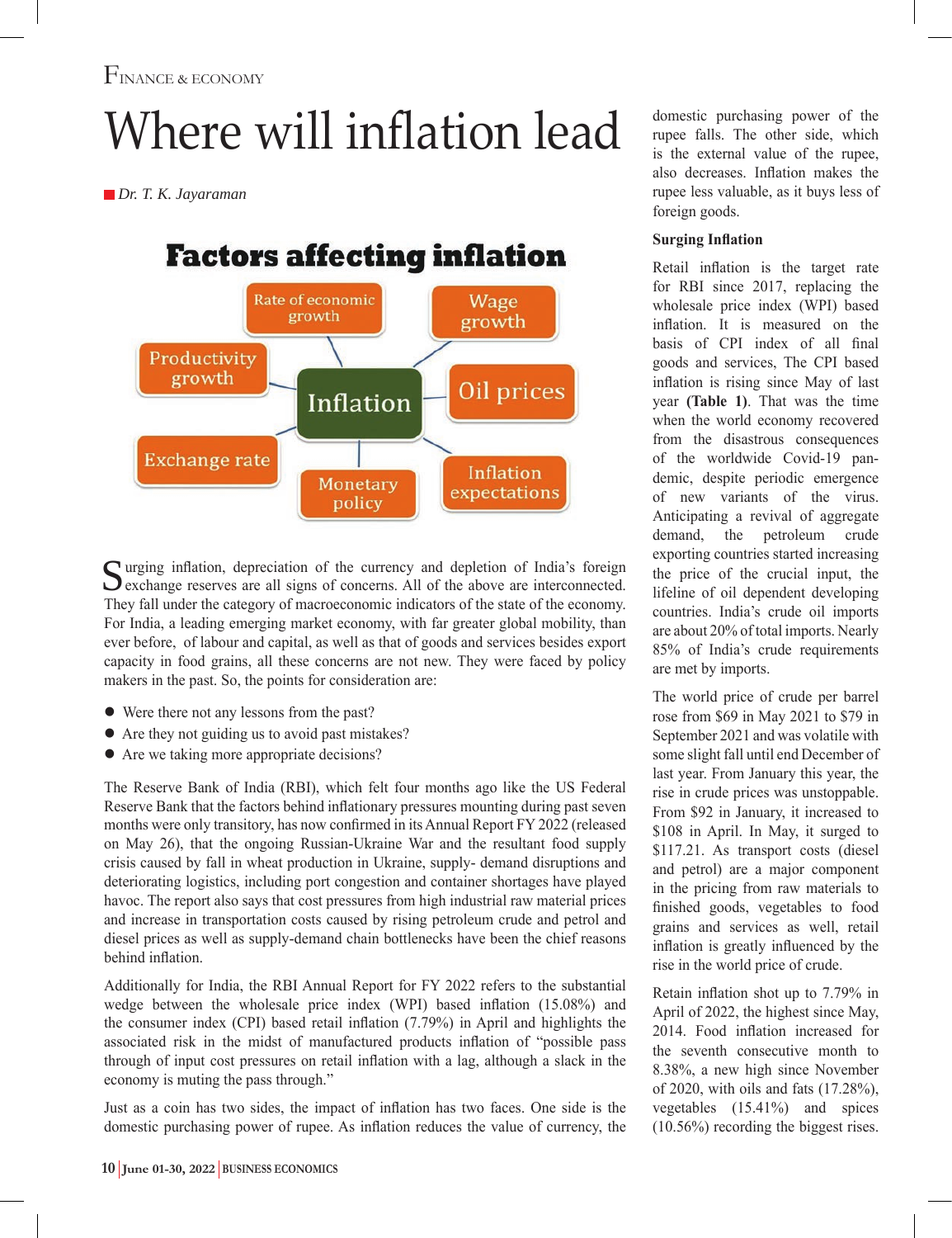## FINANCE & ECONOMY

India's Foreign Exchange Reserves (\$ billion) 650 639 640 635 634 633 630 620 620 610 604 600 590 580  $Oct-21$ Nov-21 Dec-21 Feb-22 Mar-22 Apr-22  $Sep-21$ Jan-22



Further, pressure stemmed from transportation & communication (10.91%). The April 2022 inflation of 7.79% exceeded the upper tolerance limit of 6%, (which comprises the target rate of 4% plus a margin 2%) for the fourth straight month. Food and beverages are 45.86% of the total weight index, miscellaneous accounts for 28.32% of which are transport and communication (8.59%), health (5.89%), and education (4.46%). Housing accounts for 10.07%; fuel and light for 6.84%; clothing and footwear for 6.53%; and pan, tobacco and intoxicants for 2.38%.

The RBI Governor Das explained that inflation was caused by "global commodity prices touching historic highs, pick-up in core (fuel and food) inflation, revision in electricity tariffs and the continuing war in Europe."

#### **Delayed response by RBI**

The monthly inflation figure for example, for March is known only in the second half of the following month, April. Hence, as the bimonthly meetings of RBI's interest rate setting Monetary Policy Committee (MPC) are held in the first week of the month (April, June, August, October, December and

February), the policy interest rate is decided based on old data. The MPC in its meeting on April 6-8, 2022 decided on the basis of February inflation, namely 6.07%, not the March inflation figure which was released on April 12 and not available at the time of MPC's monthly meeting. As RBI felt the breach in the targeted comfort zone of inflation of February was slight, it preferred no change in the interest rate at 4%.

Authorities were shocked when the March inflation data was released on April 12. It was much higher - at 7%. Had the MPC met a week later, the decision would have been different. The lesson is obvious: MPC should consider scheduling MPC bimonthly meetings in the third week of the month. The unscheduled meeting of MPC on May 4 did what was expected for controlling aggregate demand to curb inflation. It raised the policy interest rate, the repurchase rate (RPO) at

which the central bank lends against bonds from the commercial banks to inject further liquidity into the system, making it costlier for banks to borrow as well as lending to investors and consumers. The RPO was raised by 40 basis points (bps) to 4.40%. The cash reserve ratio was also up by 50bps. The factors causing steady rise in retail inflation for the past seven months were no longer considered "transitory" but longer lasting. The RBI Governor Das explained that inflation was caused by "global commodity prices touching historic highs, pick-up in core (fuel and food) inflation, revision in electricity tariffs and the continuing war in



Europe." The Deputy Governor, **Michael Patra** was more direct and blunt. He added, "Reversing the extraordinary accommodation - in terms of both the policy rate and liquidity-that was undertaken in response to the pandemic- is the right approach."

Two external members, Professors Jayant Varma and Ashima Goyal wanted frontloading of rate hikes to ensure that stakeholders understand the intent clearly: price stability is the primary goal of monetary authority. Although Professor Varma wanted a rise by 100bps, the MPC decision was to raise RPO only by 40bps.

#### **Impact of depreciating rupee**

A great deal of hesitancy and a pleasing approach of "extraordinary accommodation" have dented RBI's image of autonomy. Short term foreign portfolio investors have been pulling out funds in their perceptions that India was not considered "a safe haven" any more. As macroeconomic indicators deteriorated, investors were rattled by rising exchange rate risks and the hot money has been flowing out. Further, imports have become more expensive with the falling value of Indian currency.

Trade deficit for April is \$20.11 billion compared to \$15.29 billion a year earlier. Trading Economics reports that imports jumped 30.97% percent year-on-year to \$60.3 billion mostly due to increase in purchases of petroleum, crude and products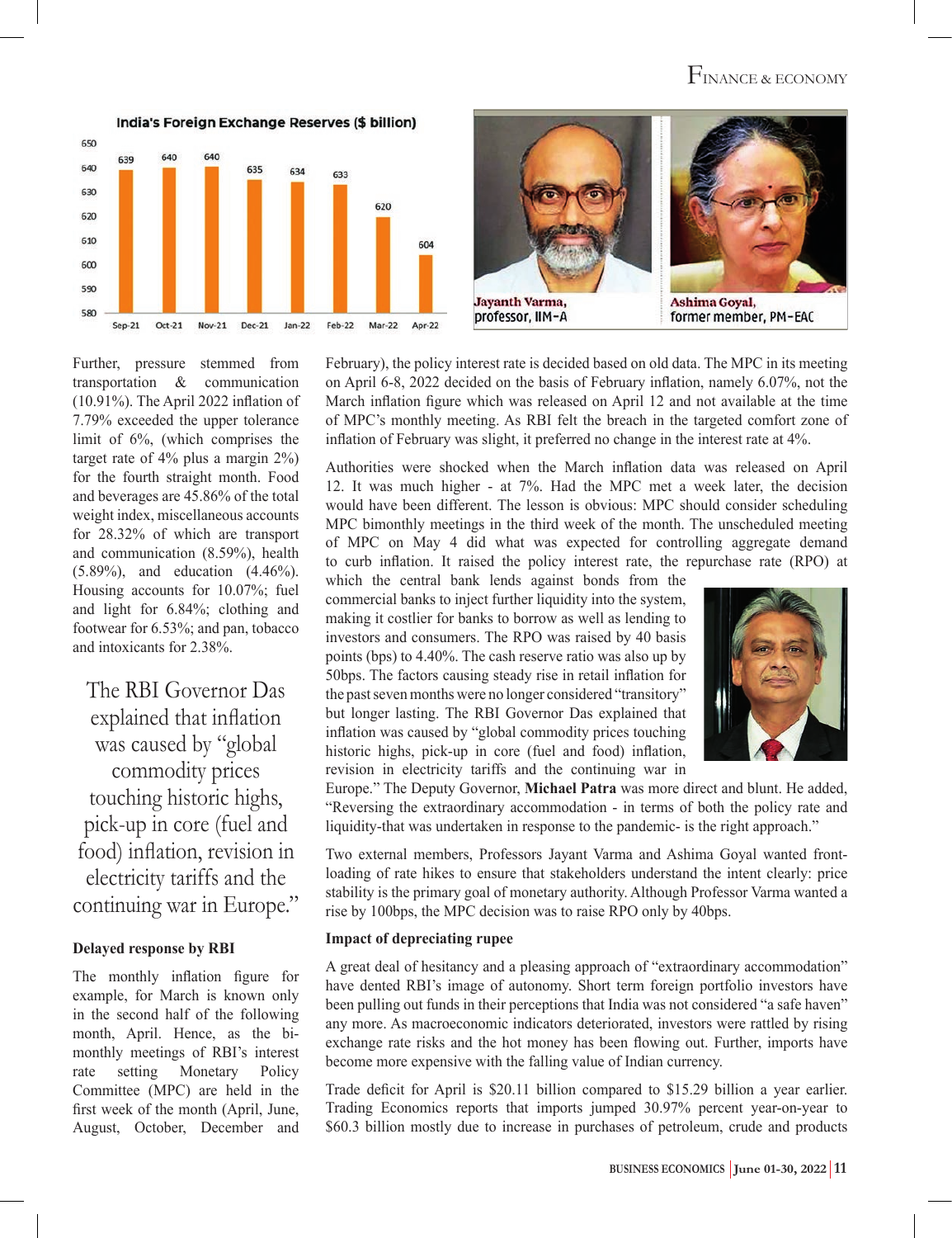| <b>PETROLEUM</b> |                       |                         |                  | <b>OTHERS</b>               |                                |                                       |                            |
|------------------|-----------------------|-------------------------|------------------|-----------------------------|--------------------------------|---------------------------------------|----------------------------|
|                  | <b>Crude</b><br>Price | Crude<br><b>Imports</b> | <b>Inflation</b> | <b>Exchange</b><br>Rate     | <b>Trade</b><br><b>Balance</b> | <b>Net FPI</b><br>flows<br>(Equities) | Foreign<br><b>Reserves</b> |
| <b>Month</b>     | <b>S/barrel</b>       | <b>S</b> billion        | Percent          | <b>Rupees</b><br>per dollar | <b>S</b> billion               | <b>S</b> billion                      | <b>S</b> billion           |
| 2021 April       | 65.9                  | 8.22                    | 4.20             | 70.78                       | $-15.10$                       | $-1.29$                               | 588                        |
| <b>May</b>       | 68.9                  | 7.31                    | 6.30             | 72.52                       | $-6.28$                        | $-0.39$                               | 598                        |
| June             | 75.6                  | 8.28                    | 6.26             | 74.36                       | $-9.40$                        | 2.36                                  | 609                        |
| July             | 74.7                  | 9.62                    | 5.59             | 74.34                       | 10.97                          | $-1.51$                               | 601                        |
| <b>August</b>    | 74.3                  | 6.76                    | 5.30             | 73.09                       | $-13.81$                       | 0.28                                  | 633                        |
| September        | 78.6                  | 13.59                   | 4.35             | 74.19                       | $-22.59$                       | 1.79                                  | 639                        |
| <b>October</b>   | 84.4                  | 8.90                    | 4.48             | 74.19                       | $-19.7$                        | $-1.81$                               | 640                        |
| <b>November</b>  | 71.4                  | 10.63                   | 4.91             | 75.03                       | $-22.91$                       | $-0.79$                               | 637                        |
| <b>December</b>  | 77.2                  | 12.24                   | 5.66             | 74.46                       | $-21.68$                       | $-2.53$                               | 634                        |
| 2022 January     | 91.7                  | 8.40                    | 6.01             | 75.03                       | $-17.42$                       | $-4.46$                               | 629                        |
| February         | 95.5                  | 11.98                   | 6.07             | 75.49                       | $-20.88$                       | $-4.74$                               | 631                        |
| <b>March</b>     | 109.8                 | 16.25                   | 6.95             | 75.90                       | $-18.51$                       | $-5.39$                               | 617                        |
| <b>April</b>     | 108.3                 | <b>NA</b>               | 7.79             | 76.60                       | $-20.11$                       | $-2.24$                               | 606                        |
| <b>May 27</b>    | 117.2                 | <b>NA</b>               | <b>NA</b>        | 77.69                       | <b>NA</b>                      | $-1.44$                               | 593                        |

## India : Crude Price, Inflation and External

Source: Trading Economics; Reserve Bank of India, Monthly Bulletin ( Various issues) NA= Not available

(87.54%), electronic goods (32.88%); and coal, coke and briquettes (146.33%). Exports increased only 30.70% to reach \$40.19 billion, mainly driven by sales of petroleum products (127.69%) and engineering goods (21.97%).

#### **Shrinking foreign exchange reserves**

Trade deficits have to be financed by running down foreign exchange reserves (forex). Forex are the assets held in foreign currency and in gold. Forex also includes special drawing rights from the IMF and marketable securities denominated in foreign currencies like treasury bills, government bonds, corporate bonds and equities and foreign currency loans. From a record level of \$642 billion in September 2021, the forex level has been shrinking. The RBI's latest upward revision of RPO to 4.40% failed to stop capital outflows. The forex level is now \$593 billion.

#### **Lessons from the past**

The past comparable crisis is that of 2013-14. The major difference between the "taper tantrum", crisis of 2013-14 as it is called and the current one India is going through is India's external position, which is far better than the one that prevailed in FY 2013.The term, taper tantrum denotes the efforts by the US central bank to slow down expansionary monetary policies, from low interest rates and quantitative easing and "extraordinary accommodation" over a period. The mere announcement of intention by the US central bank was sufficient. It resulted in the sudden and painful reversal of flow short-term funds from emerging market economies including India back to US. Chaos caused by taper tantrum in the world currency markets are well documented. The then prevailing global inflationary conditions with high crude prices above \$100/barrel and the US central bank's tightening monetary policy measures were similar to the ones now being witnessed in current FY 22 and FY 23. The rupee depreciated from about  $\bar{\tau}$  56/dollar at the end of May 2013 to nearly  $\bar{\tau}$  69 three months later, a fall of nearly 25%. The RBI increased the REPO rate between September 2013 and January 2014 by 75 basis points to 8%. What came to rescue was the rise in FCNR(B) deposits, by